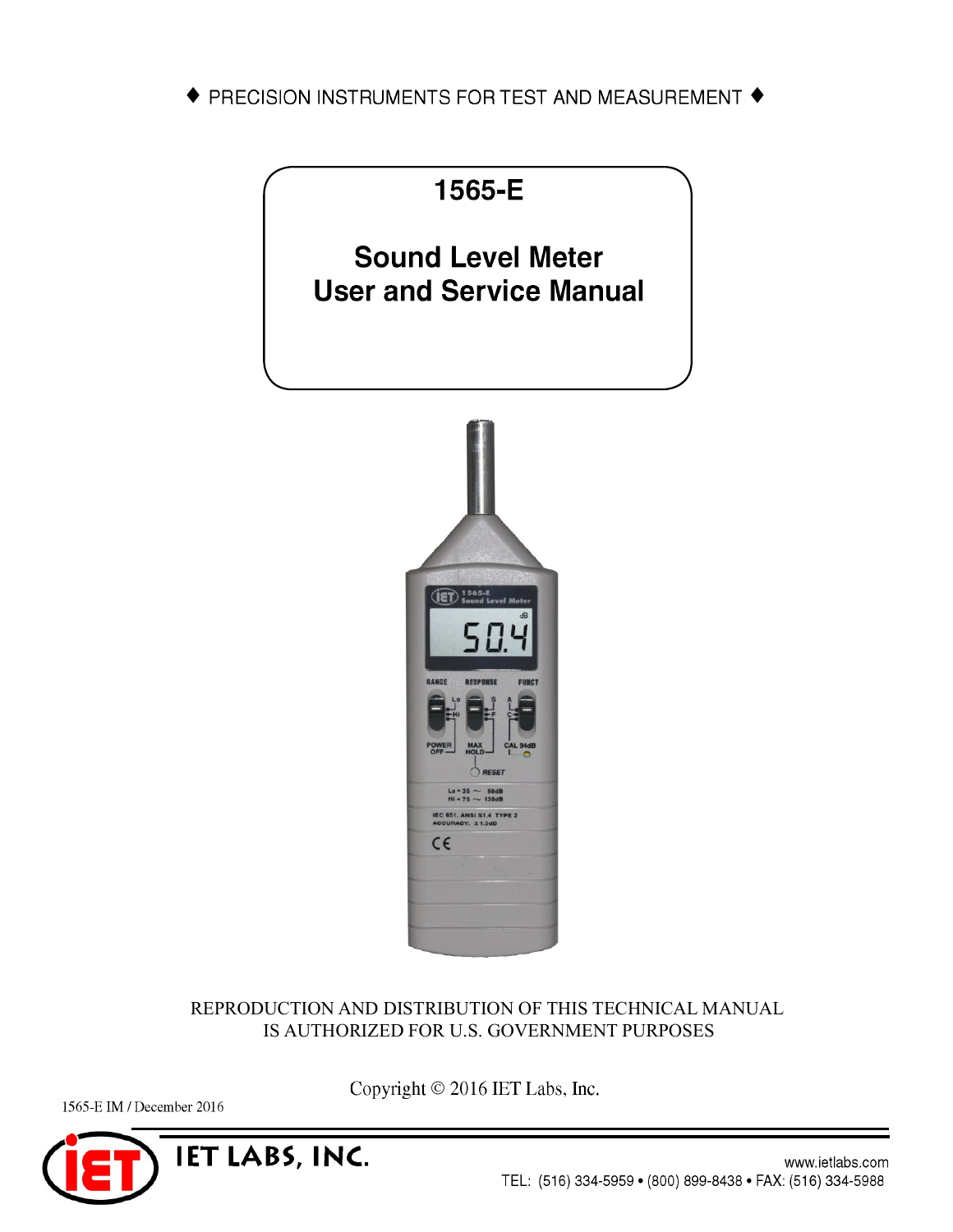♦ PRECISION INSTRUMENTS FOR TEST AND MEASUREMENT ♦

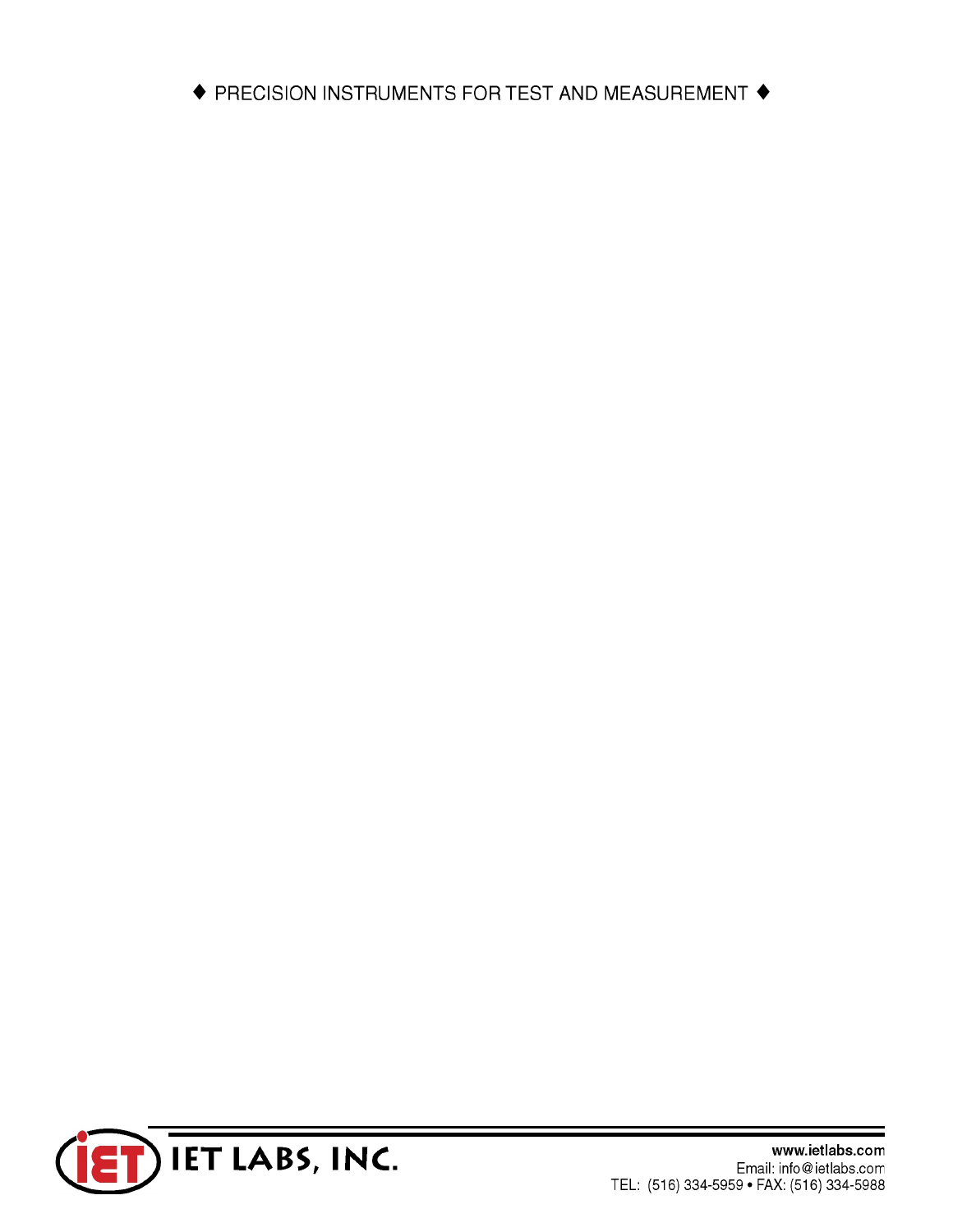# **WARRANTY**

We warrant that this product is free from defects in material and workmanship and, when properly used, will perform in accordance with applicable IET specifications. If within one year after original shipment, it is found not to meet this standard, it will be repaired or, at the option of IET, replaced at no charge when returned to IET. Changes in this product not approved by IET or application of voltages or currents greater than those allowed by the specifications shall void this warranty. IET shall not be liable for any indirect, special, or consequential damages, even if notice has been given to the possibility of such damages.

THIS WARRANTY IS IN LIEU OF ALL OTHER WARRANTIES, EXPRESSED OR IMPLIED, INCLUDING BUT NOT LIMITED TO, ANY IMPLIED WARRANTY OF MERCHANTABILITY OR FITNESS FOR ANY PARTICULAR PURPOSE.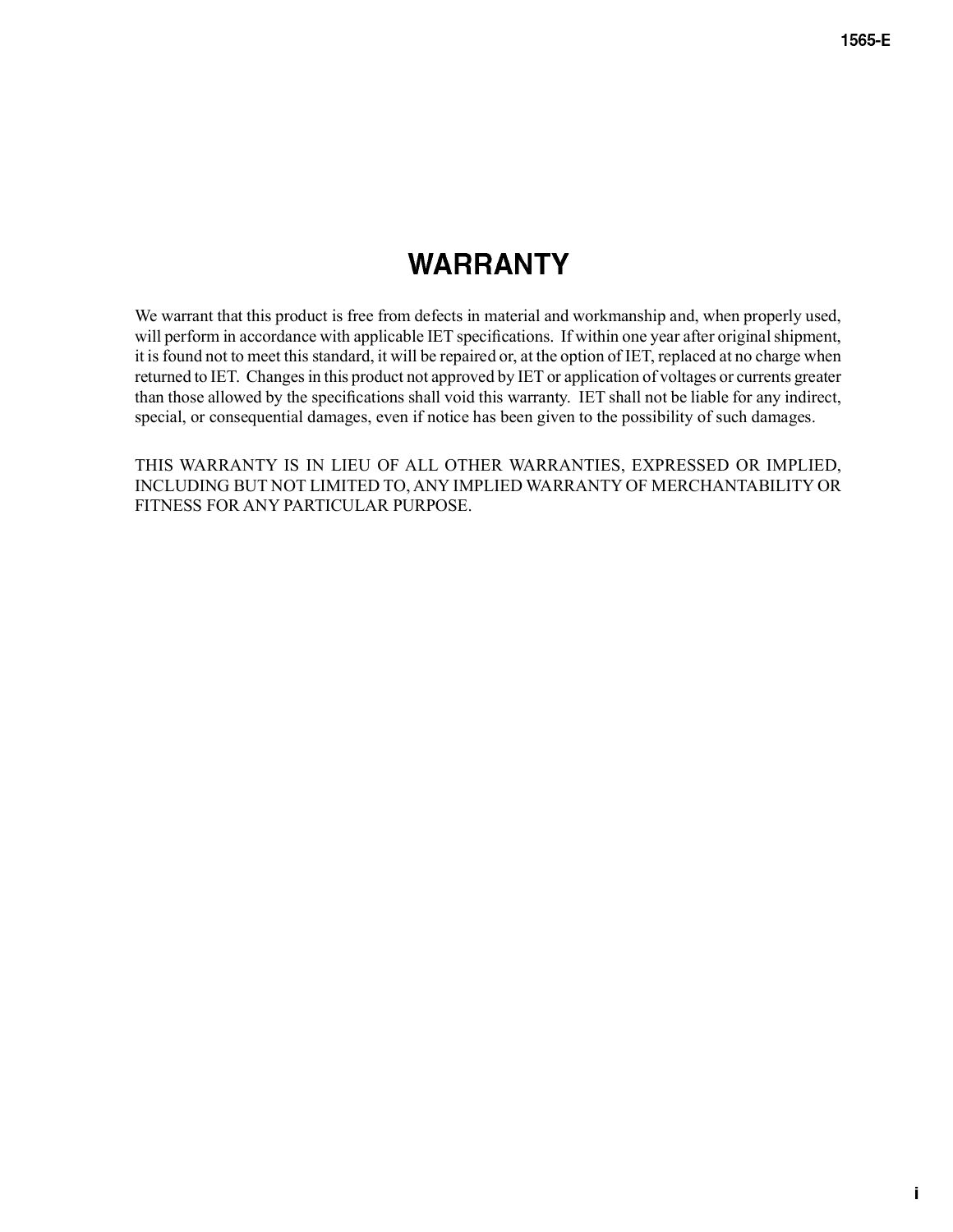

#### OBSERVE ALL SAFETY RULES WHEN WORKING WITH HIGH VOLTAGES OR LINE VOLTAGES.

#### **Dangerous voltages may be present inside this instrument. Do not open the case Refer servicing to qualified personnel**

#### **HIGH VOLTAGES MAY BE PRESENT AT THE TERMINALS OF THIS INSTRUMENT**

WHENEVER HAZARDOUS VOLTAGES (> 45 V) ARE USED, TAKE ALL MEASURES TO AVOID ACCIDENTAL CONTACT WITH ANY LIVE COMPONENTS.

> USE MAXIMUM INSULATION AND MINIMIZE THE USE OF BARE CONDUCTORS WHEN USING THIS INSTRUMENT.

**Use extreme caution when working with bare conductors or bus bars.**

 WHEN WORKING WITH HIGH VOLTAGES, POST WARNING SIGNS AND KEEP UNREQUIRED PERSONNEL SAFELY AWAY.



DO NOT APPLY ANY VOLTAGES OR CURRENTS TO THE TERMINALS OF THIS INSTRUMENT IN EXCESS OF THE MAXIMUM LIMITS INDICATED ON THE FRONT PANEL OR THE OPERATING GUIDE LABEL.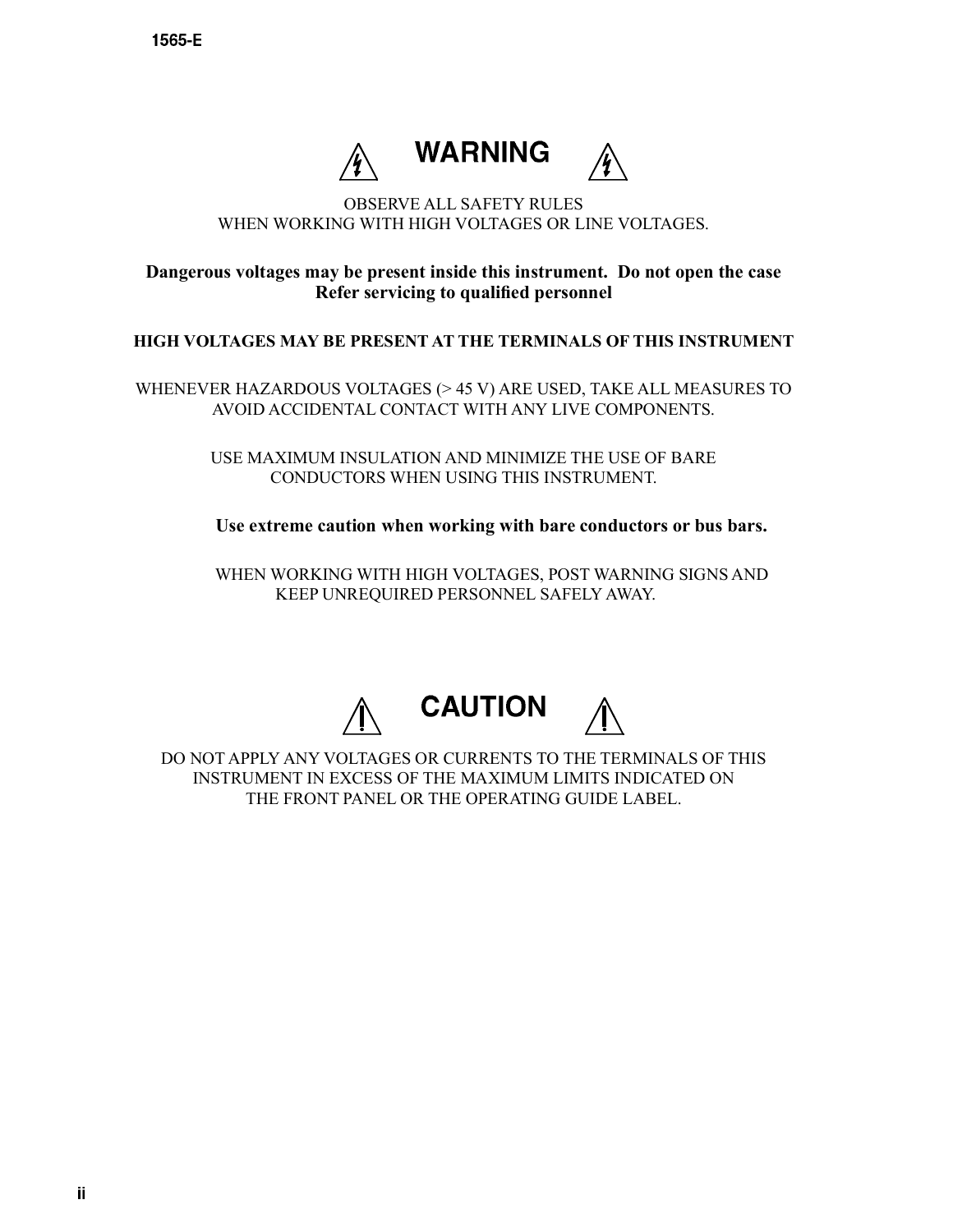# **CONTENTS**

1565-E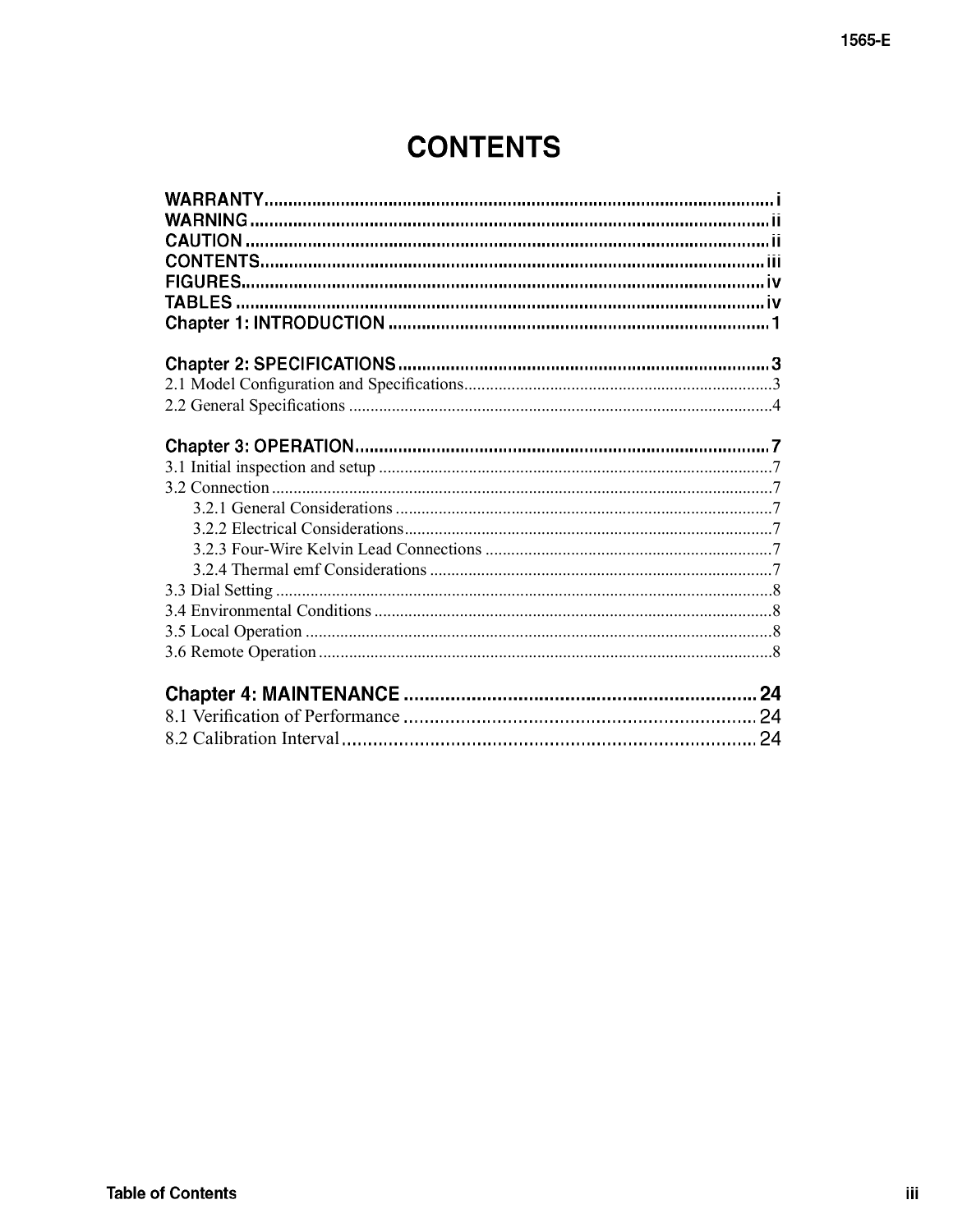1565-E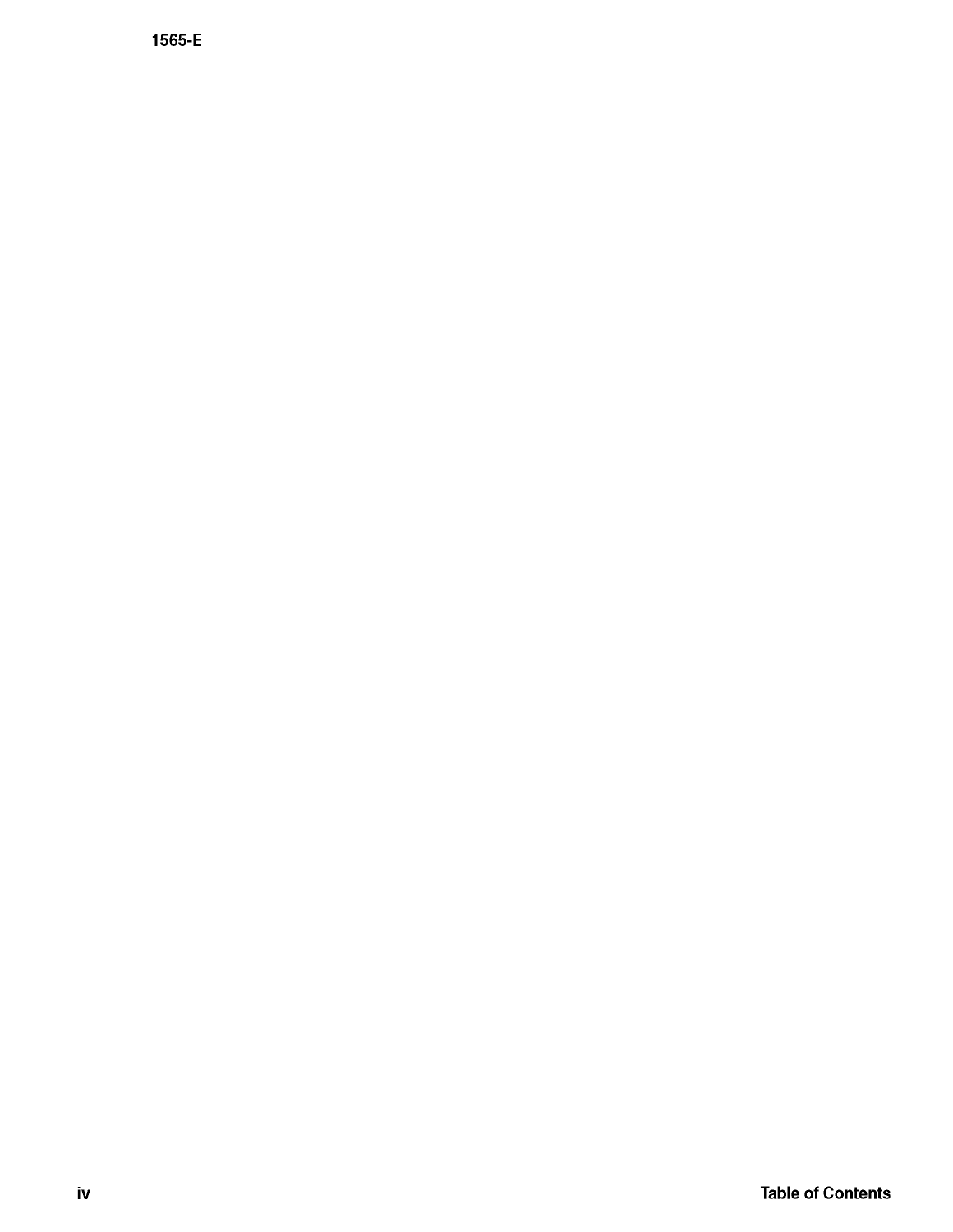# **Chapter 1 INTRODUCTION**

#### **1.1 Introduction**

The 1565-E is a Type 2, general purpose SLM with corresponding to ANSI S1.4-1983 Type 2 and IEC61672-1:2013 Class 2

The chief use of the SLM is making noise measurements in a work place such as: routine measurements of office building HVAC systems, machinery, traffic noise, and other noises of a reasonably constant character.

#### 1.2 Description

The instrument is housed in a high impact molded plastic case that is shaped for comfortable hand-held operation and tapered at the microphone end to minimize the effect of case diffraction.

It consists of the following elements: a microphone to pickup sound; an amplifier, to raise the microphone output to useful levels; a calibrated attenuator, to adjust the amplification to a value appropriate to the sound level being measured; a display, networks, to adjust the frequency characteristic of the response (A or C weighting) ; and an output connection, to accommodate additional measuring equipment. It covers the sound-level range from 35 to 130 dB in 2 overlapping ranges.



Figure 1 1565-E Sound Level Meter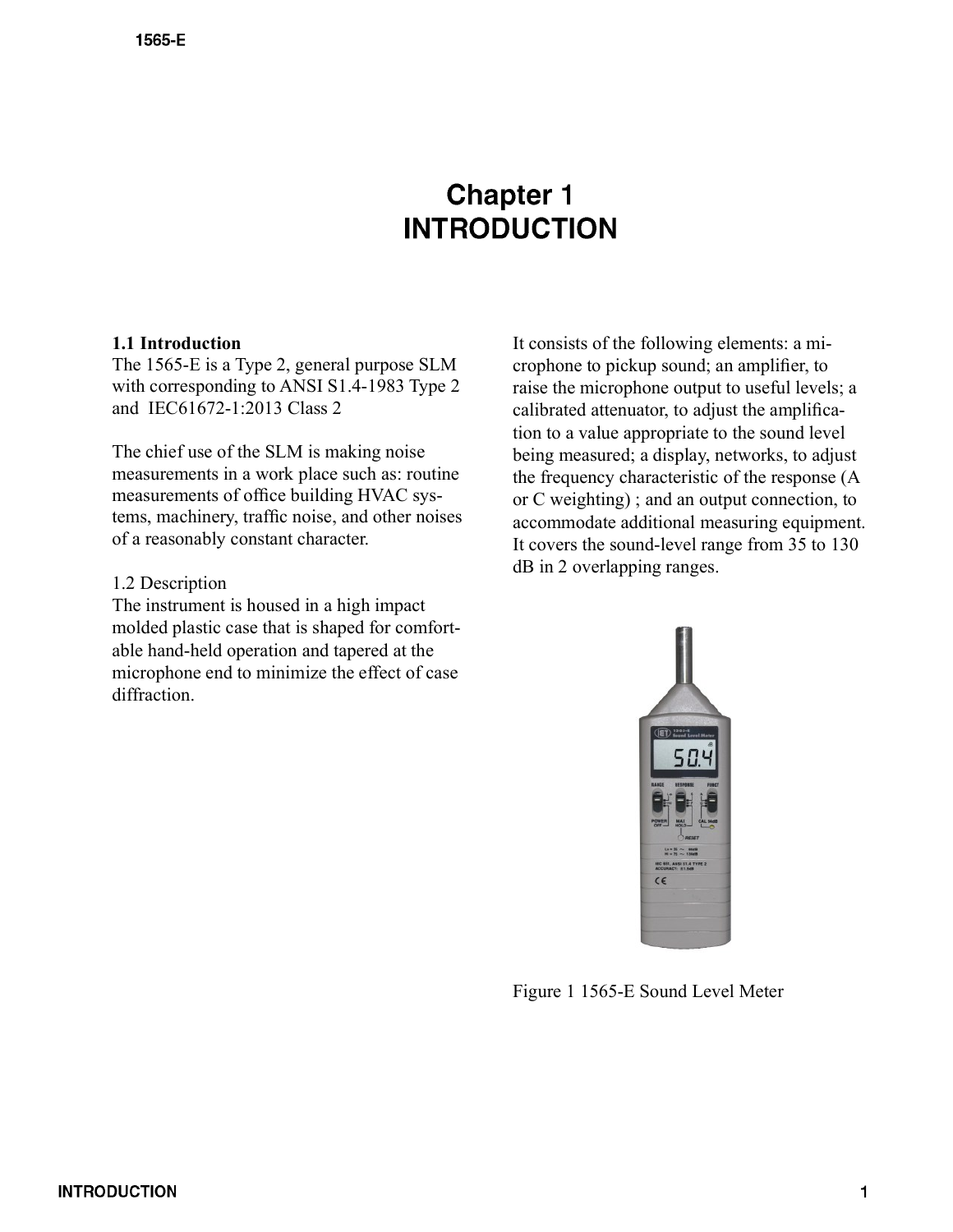# **Chapter 2 SPECIFICATIONS**

For convenience to the user, the pertinent specifications are given in an OPERATING GUIDE, shown typically in Figure 2.1, affixed to the case of the instrument.

#### **2.1 Specifications**

**Sound level range:** 35 to 130 dB re 20 µN/m2

**Sound level accuracy:** ±1.5 dB

**Frequency range:** 31.5 Hz to 8 kHz

**Weighting:** A and C

**Output:** 3.5 mm mini-jack

ac Output: >0.65 Vrms behind 600 Ω at full scale; will drive oscilloscope or low-impedance headphones

dc Output: 10 mV/dB

**Display:** 3-1/2 digit LCD display, full scale sound-level range set by Range select switch, greater than 10 dB portion of scale for soundlevel comparisons on 2 ranges, and low end of sound-level range set by range select switch.

**Power:** One 9V (6F22 or equivenent) alkaline battery supplied, provides 50+ hours of operation

#### **Environmental:**

 **Temperature:** 0 to 50°C operating

 $-40$  to  $+60^{\circ}$ C storage, with batteries removed  **Humidity:** <95% RH non-condensing

**Weight:** 0.21 kg (7 oz) net, 1.4 kg (3 lb) shipping

**Dimensions:** 24 cm H x 6.8 cm W x 2.5 cm D  $(9.45" \times 2" \times 1")$ 

**Accessories supplied:** Instruction manual, windscreen, adjustment screwdriver and carrying case

#### **Additional Specifications**

**Standard:** Conforms to ANSI S1.4-1983 Type 2 and IEC61672-1:2013 Class 2

**Dynamic range:** 55 dB with 2 ranges Lo and Hi

**Ranges:** Lo: 35 - 90 dB and Hi: 75 - 130 dB

**Time weighting:** rms response with fast 125 mS and slow 1 s

**Microphone:** 1/2" electret condenser microphone

**Resolution:** 0.1 dB

**Calibration:** Internal oscillator at 1 kHz and 94 dB

**Recommended calibration interval:** 12 months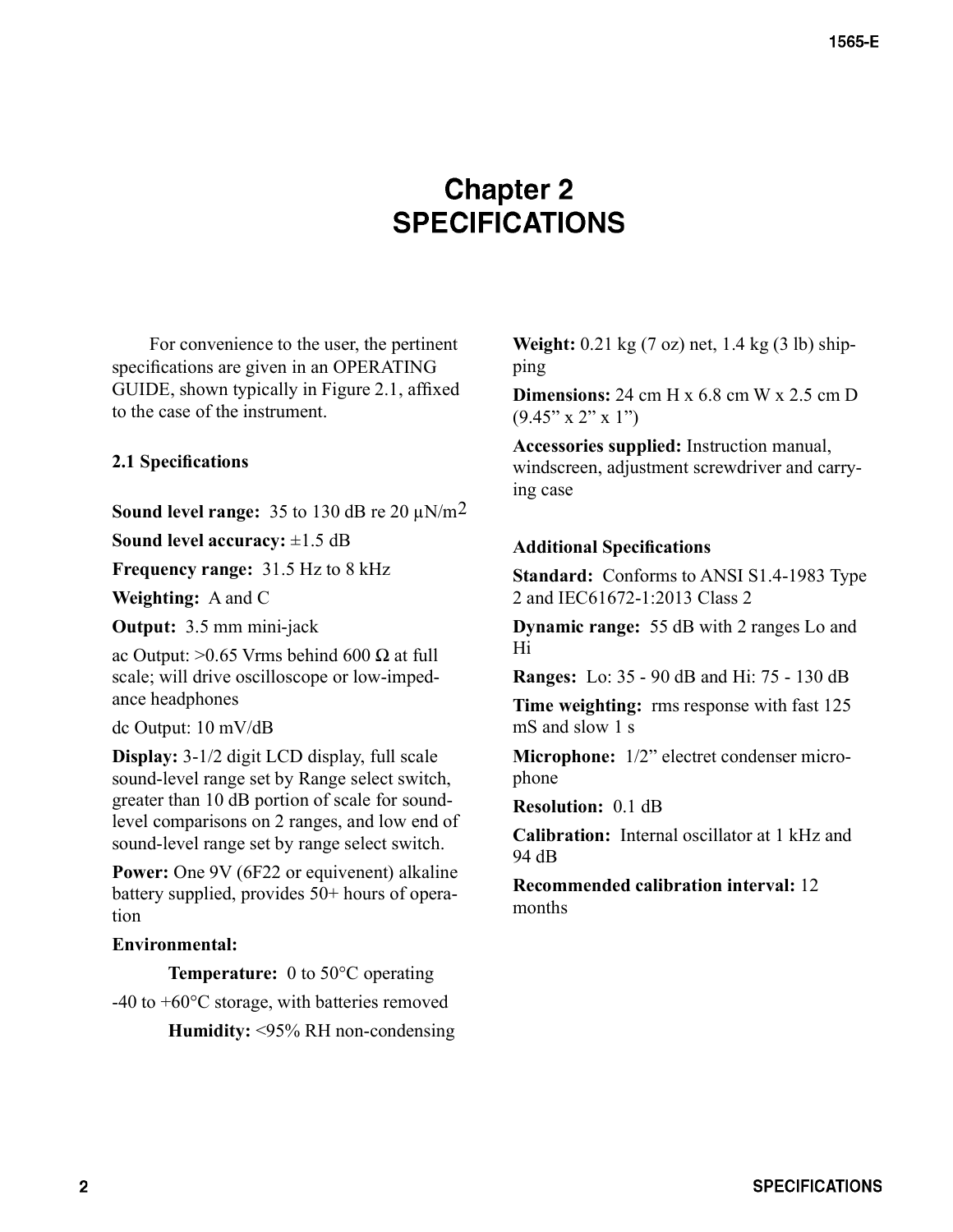

FIGURE 2.1 Typical OPERATING GUIDE Affixed to Unit *(Please see label affi xed to your unit)*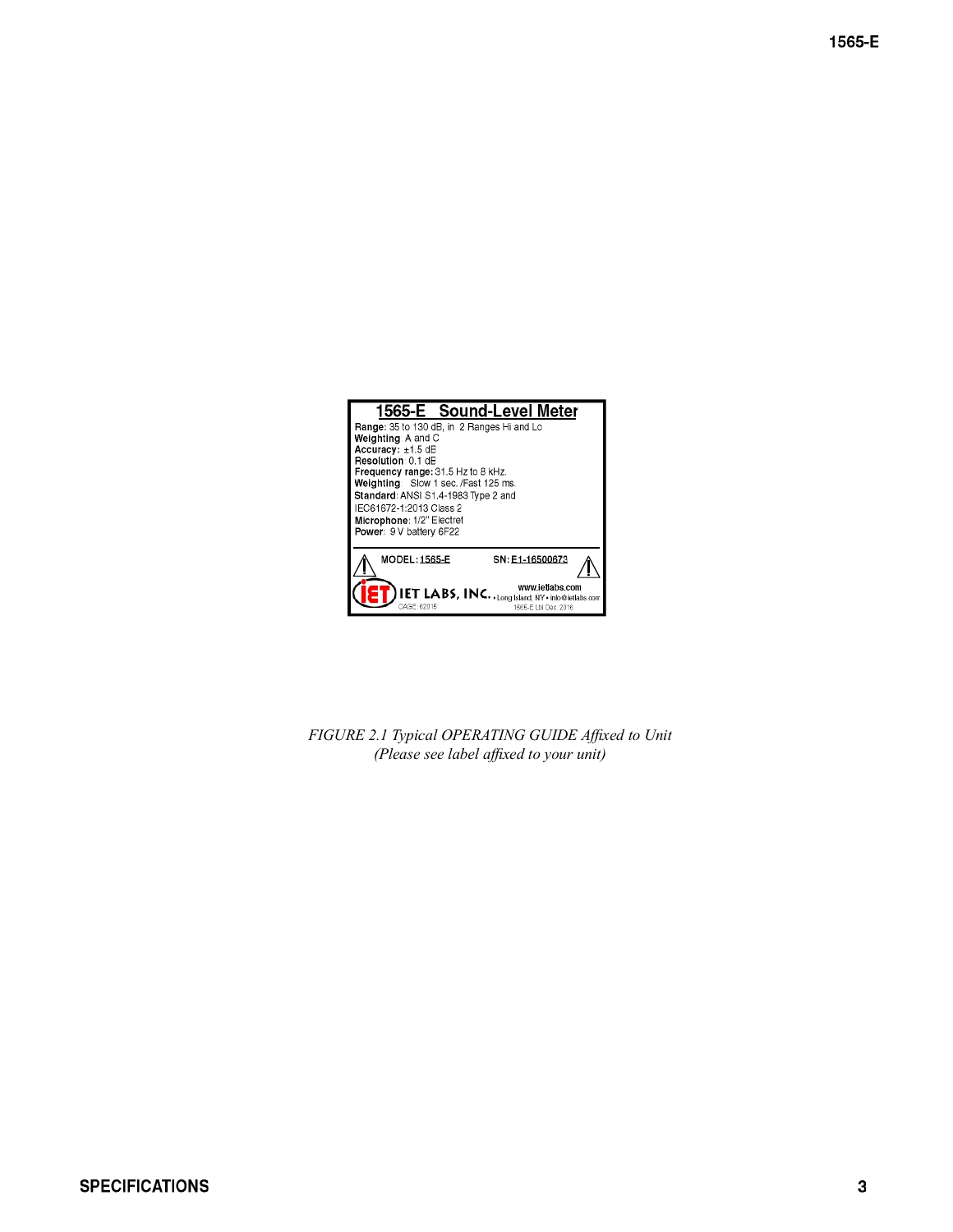# **Chapter 3 OPERATION**

#### **3.1 Initial inspection and setup**

This instrument was tested and carefully inspected before shipment. It should be in proper electrical and mechanical order upon receipt.

An **OPERATING GUIDE** is attached to the case of the instrument to provide ready reference to specifications.

#### **Precautions:**

- Care should be taken to keep the SLM and microhone clean and dry
- Do not store in areas of high humidity for extended periods
- Avoid subjecting the SLM to excessive vibration
- Remove batteries when stored for long periods of time

#### **3.1.2 Accessories Included**

1. 1565-E Sound Level Meter Instruction Manual

2.) Carry case for SLM and accessories 1565-E-CASE

- 3.) Windscreen 1565-E-WS
- 4.) Adjustment screwdriver 1565-0440-01
- 5.) 9 V battery 6F22
- 6.) Phone plug for ac/dc output 1565-E-PP

#### **3.1.3 Key Features**

- 1. 1/2" Electret Microphone
- 2. LCD display
- 3. POWER OFF & **RANGE** select switch
- 4. **RESPONSE** & **HOLD** select switch
- 5. A/C weighting and Calibration switch
- 6. Calibration adjust screw for 94dB
- 7. Reset key (resets max hold reading)
- 8. AC/DC analog output 3.5mm phone jack

9. Battery compartment on rear of meter Note: The threaded tripod mount screw hole is on the center rear of the meter (not shown).



Figure 3-1 Key Features

#### **3.1.4 Condensed Operating Instructions**

1. Power the meter by moving the RANGE switch to the LO or HI range position, the me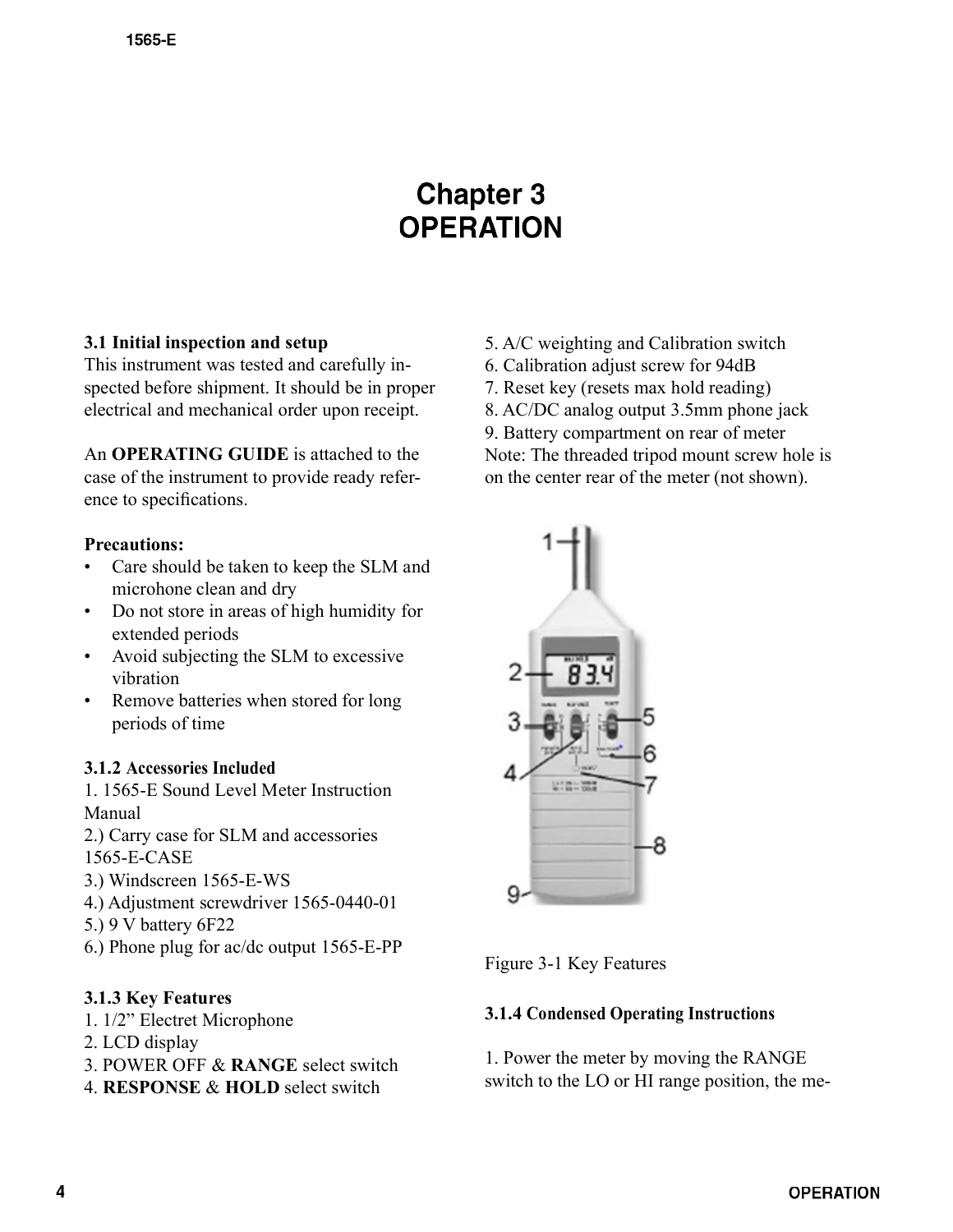ter will begin measuring sound levels.

If the LCD does not display, check the battery.

2. Set the RESPONSE switch to Slow and FUNCTION switch to A for typical measurements.

2. Place the meter on a tripod via the tripod mount on the rear of the meter or hold the meter in hand to take noise measurements.

3. Point the microphone toward the source of the sound level to be measured and view the reading on the meter's LCD. An indication of '**OVER**' means that the measurement is out of range, try selecting the other measurement range.

4. Use the supplied windscreen to reduce wind noise when appropriate.

### **3.2 Key Feature Descriptions**

#### **3.2.1 'A' and 'C' Weighting**

Select '**A**' or '**C**' Weighting via the **FUNCT** switch. Use '**A**' weighting to have the meter respond as the human ear would with regard to frequency response (the human ear boosts and cuts amplitude over the frequency spectrum therefore it is not 'flat' responding). 'A' weighting is used for environmental measurements, OSHA regulatory testing, law enforcement, and workplace design.

Select 'C' weighting for flat response measurements (no amplitude boost or cut across the frequency spectrum). '**C**' weighting is suitable for the sound level analysis of machines, engines, etc. which have higher sound levels.

#### **3.2.2 FAST/SLOW Response Time**

Select either **FAST** (125msec response) or

**SLOW** (1sec response) measurement mode via the RESPONSE switch. Selection of Fast or Slow is determined by the application and any directives or standards related to that application. For example, most hearing conservation or OSHA related testing is done using SLOW mode and A weighting.

#### **3.2.3 MAX HOLD**

In this mode, the meter takes continuous measurements and only updates the LCD when a higher reading than the one presently on the display is detected. Select **MAX HOLD** using the **RESPONSE** switch. The LCD will reflect the **MAX HOLD** function. Press the **RESET** key to reset the **MAX HOLD** reading.

#### **3.2.4 Analog Outputs**

The meter includes an AC and a DC analog output for use with chart recorders, dataloggers, etc. The AC output is 0.65V rms full scale and the DC output is 10mV per dB. The 3.5mm output mini-jack is located on the right side of the instrument. Configure a mini-plug for use with AC, DC, or both as shown in the diagram below: This is a diagram of a 3.5mm phone plug used to connect to the meter. Select the output wires (referenced to ground) corresponding to the AC, DC, or both signals to connect to chart recorders, dataloggers, etc.

| Sleeve: ground |  |
|----------------|--|
| Ring: DC out   |  |
| Tip: AC out    |  |

Figure 3-2 Phono Plug

## **3.3 Calibration Check**

The 1565-E can be calibrated using an external calibrator, which is recommended or the internal calibrator.

#### **3.3.1 Internal Calibration**

This meter provides a built-in calibration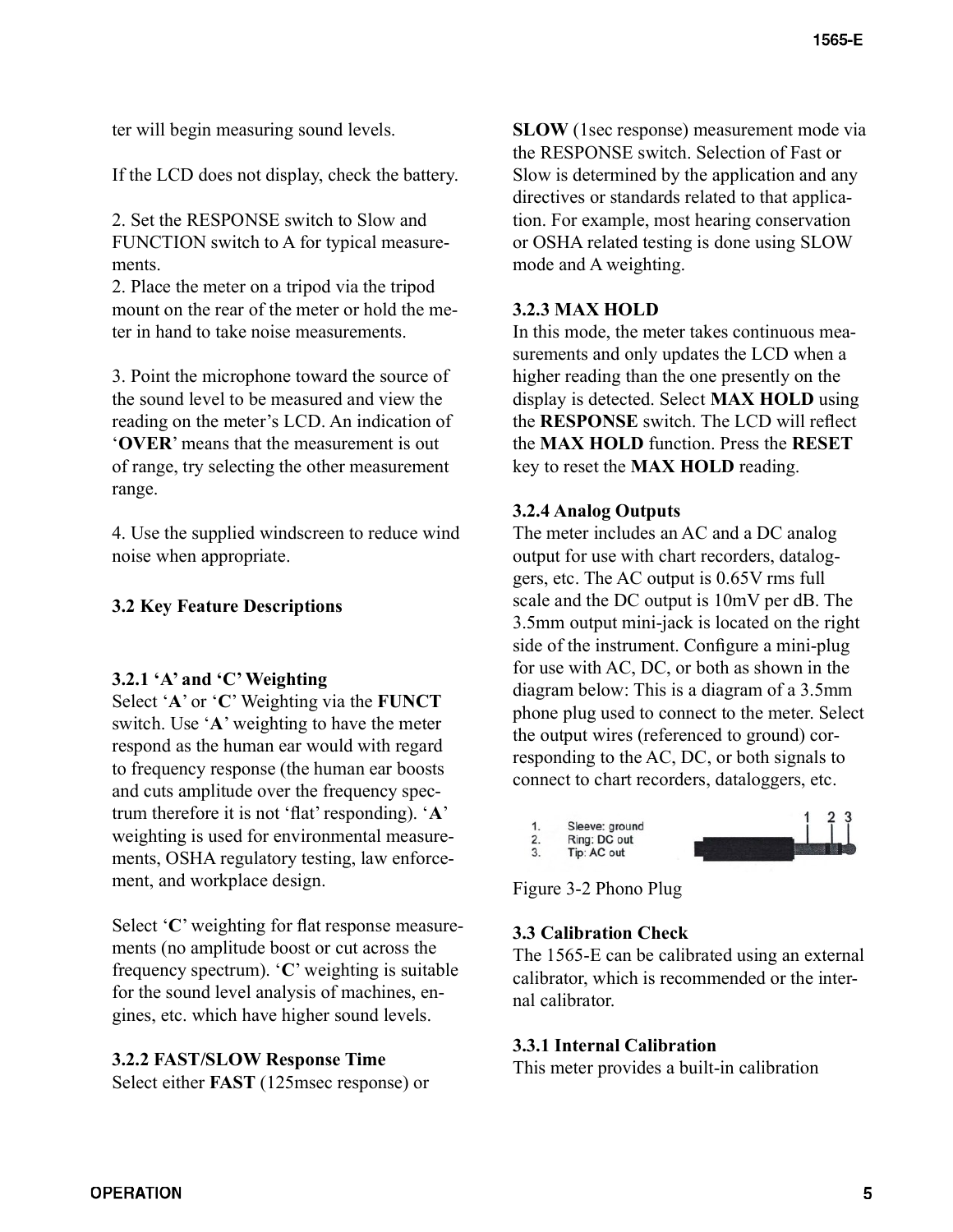adjustment. The calibration adjustment potentiometer is located on the front panel beneath the **FUNCT** switch. Put the switches to the **F**, **Hi**, **A**, a **CAL 94dB** positions and adjust the potentiometer for a display of exactly 94.0dB.

## **3.3.2 External Calibration**

Attach an external sound level calibrator such as the IET Labs 1562-A Sound Level Calibrator (1kHz at 114 dB) or similar calibrator at 94 dB or 114 dB, completely over the microphone. Set the meter to **F**, **Hi**, and **A**, and adjust the potentiometer for a display of exactly 94.0dB or 114 dB for 1562-A.

If the internal and external settings are not within 1.5dB of each other, the meter will require repair.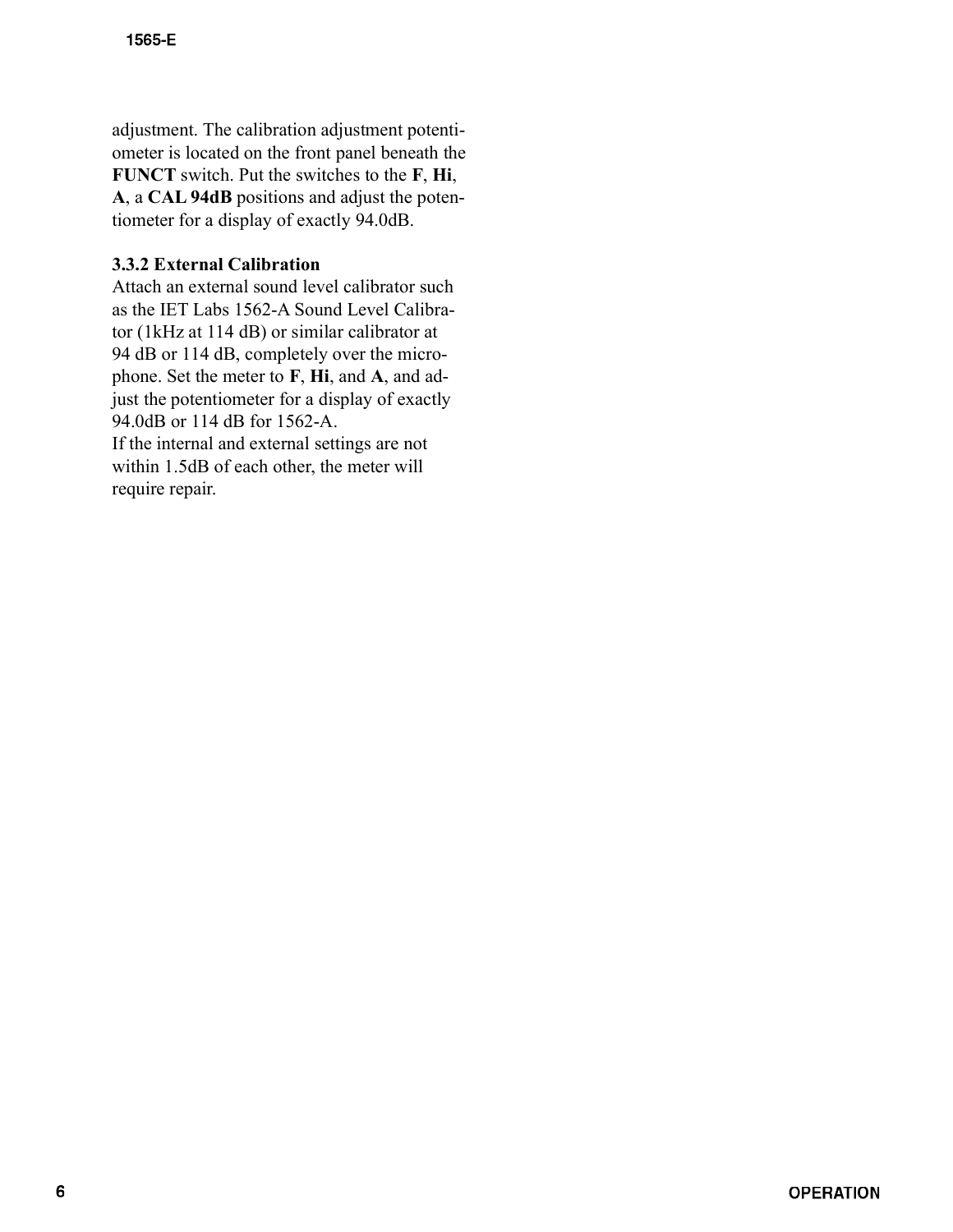# **Chapter 4 MAINTENANCE AND SERVICE**

## 4.1 Verification of Performance

## **4.1.1 Calibration Interval**

The 1565-E Sound Level Meter should be verified for performance at a calibration interval of twelve (12) months. This procedure may be carried out by the user, if a calibration capability is available, by IET Labs, or by a certified calibration laboratory. If the user should choose to perform this procedure, then the considerations below should be observed.

## **4.1.2 General Considerations**

The equipment, methods. and criteria for verifying the specified performance of the SLM are presented in the following paragraphs.

## **4.1.3 Equipment Required**

- IET/GenRad 1986 Omnical or equivalent sound level calibrator
- 1/2" Microphone Adapter

Proper metrology practices should be followed in performing this verification.

## **4.2 Calibration Procedure**

Calibration consists of tests for range tracking and frequency characteristics.

## **4.2.1 Meter Tracking**

Meter Tracking tests the accuracy of the meter in different SPL ranges. The test specifications come from ANSI S1.4-1971, Type 2 tolerances. Use a 1565-E worksheet

Insert the microphone of the DUT fully into the transducer of the 1986.

Set the DUT measurement speed to fast. This speed will be used for all tests.

Turn on the DUT, and select C weighting. Select the Hi range. Set the 1986 to 1 kHz  $\omega$  94 dB and Calibrated SPL. Adjust the CAL 94dB potentiometer on the DUT, if needed, to bring displayed value to 94 dB.

Record the meter reading for each value and range listed in the worksheet and compare with specification listed on the worksheet.

## **4.2.2 Frequency Characteristics of the C, and A Weighting Networks**

This tests the accuracy of the meter at various frequencies and weightings.

Set the 1986 calibrator to 114 dB. All of these tests are conducted at 114 dB. Set the range of the DUT to Hi 75 - 130 dB. The range of the DUT may have to be changed depending on the test frequency and weighting. Set the DUT weighting to C. Record and repeat testing, for each frequency on the calibrator as needed to complete the worksheet.

Set the DUT weighting to A Record the DUT reading on the worksheet. Record and repeat testing, for each frequency on the calibrator as needed to complete the worksheet. Be sure to check that the readings are within specification.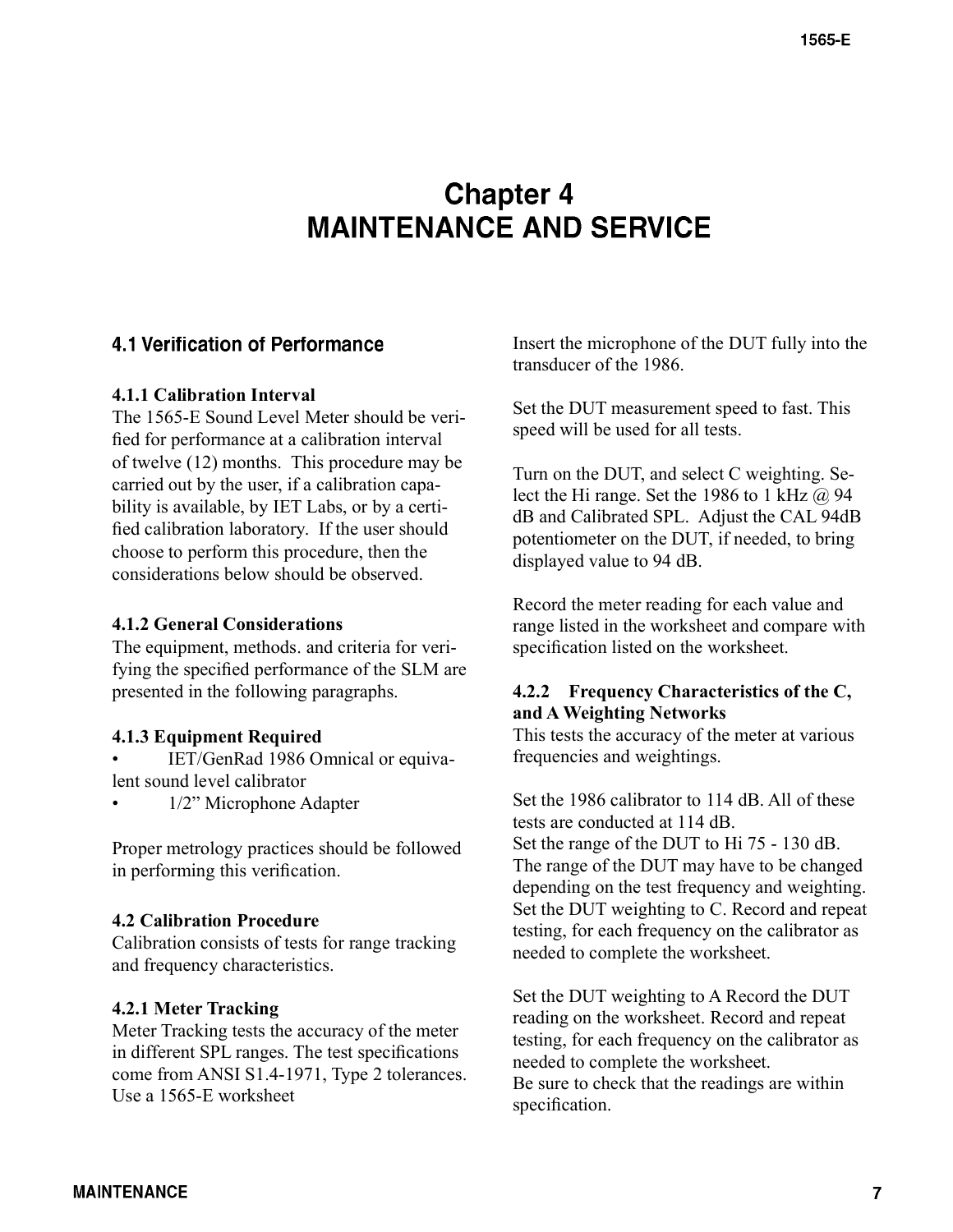| <b>Function</b> | <b>Nominal Settings</b> | <b>DUT Range</b> | <b>Specifications</b><br>$±1.5$ dB | <b>Reading</b> | Pass/Fail |
|-----------------|-------------------------|------------------|------------------------------------|----------------|-----------|
| Meter Tracking  |                         |                  |                                    |                |           |
|                 | 84 dB                   | LO               | $82.5 - 85.5$ dB                   |                |           |
|                 | 84 dB                   | Hi               | $82.5 - 85.5$ dB                   |                |           |
|                 | 94 dB                   | HI               | 92.5 - 95.5 dB                     |                |           |
|                 | 114 dB                  | H1               | 112.5 - 115.5 dB                   |                |           |
|                 |                         |                  |                                    |                |           |
| Frequency       |                         | C Weighting      |                                    |                |           |
| Characteristics |                         |                  |                                    |                |           |
| 125 Hz          | 113.8 dB                |                  | $112.3 - 115.3$ dB                 |                |           |
| 250 Hz          | 114.0 dB                | H <sub>I</sub>   | 112.5 - 115.5 dB                   |                |           |
| 500 Hz          | 114.0 dB                |                  | 112.5 - 115.5 dB                   |                |           |
| $1$ kHz         | 114.0 dB                |                  | 112.5 - 115.5 dB                   |                |           |
| $2$ kHz         | 113.8 dB                |                  | 112.3 - 115.3 dB                   |                |           |
| 4 kHz           | 113.2 dB                |                  | 111.7 - 114.7 dB                   |                |           |
|                 |                         | A Weighting      |                                    |                |           |
| 125 Hz          | 97.9 dB                 |                  | $96.4 - 99.4$ dB                   |                |           |
| 250 Hz          | 105.4 dB                | H                | 103.9 - 106.9 dB                   |                |           |
| 500 Hz          | 110.8 dB                |                  | 109.3 - 112.3 dB                   |                |           |
| $1$ kHz         | 114.0 dB                |                  | 112.5 - 115.5 dB                   |                |           |
| $2$ kHz         | 115.2 dB                |                  | 113.7 - 116.7 dB                   |                |           |
| 4 kHz           | 115.0 dB                |                  | $113.5 - 116.5$ dB                 |                |           |

## **1565-E Calibration Worksheet**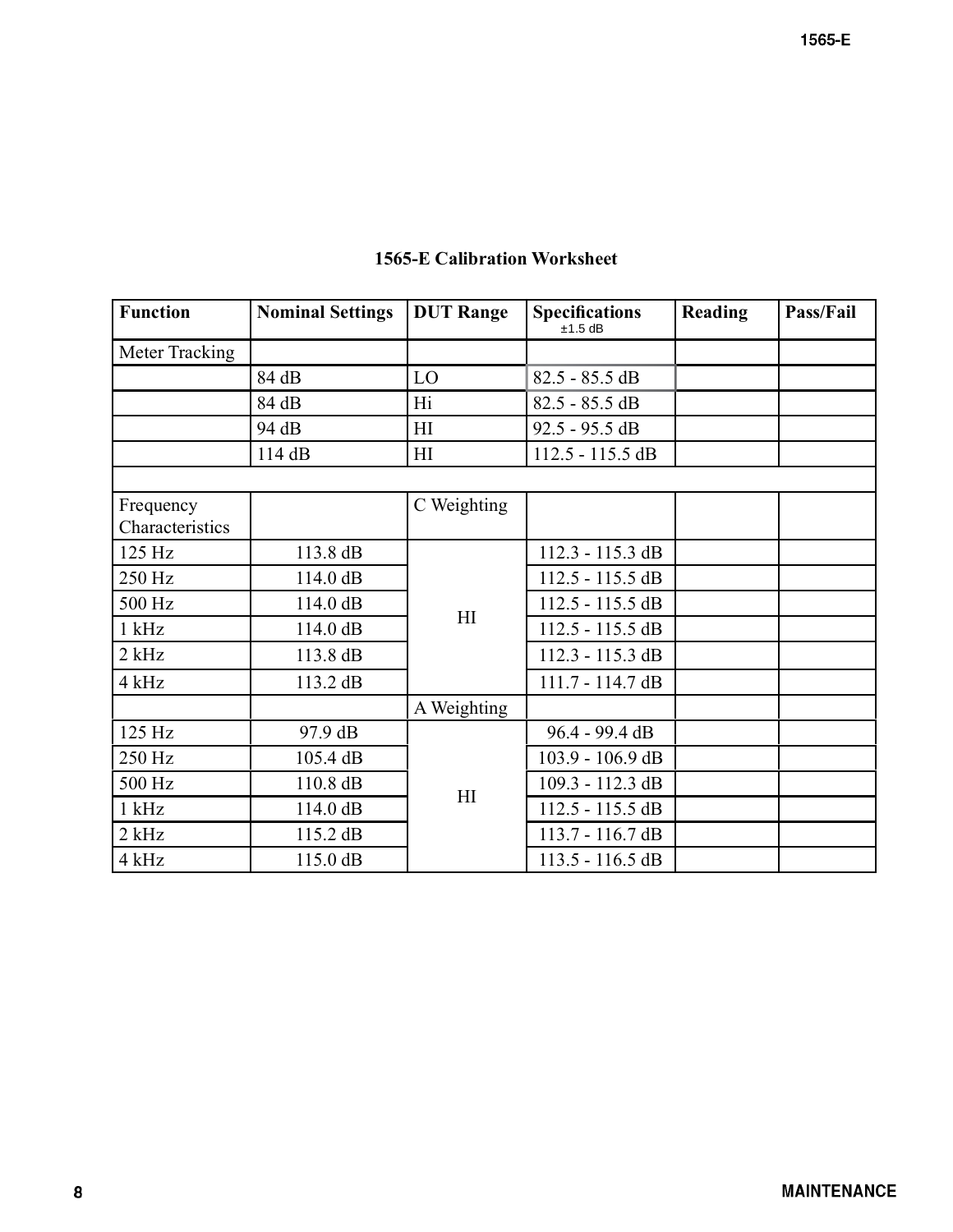## **4.3 Service and Maintenance**

### **4.3.1 Service and Maintenance**

The 1565-E Sound Level Meter requires no service or maintenance other than annual calibration.

The 1565-B operates on a standard 9 V transistor battery. The battery is located at the bottom rear of the 1565-E.

The battery slides toward the bottom to expose the 9 V transistor battery.

This battery should be removed when not in use to prevent damage to the 1565-E.

If there is no display when 1565-E is turned on replace the 9 V battery.

There are no parts that require routine maintenance inside the 1565-E..

## **4.3.2 Display Window**

The display window 1565-E-200 can be scratched. Care should be taken to clean with soft cloth.

## **4.3.3 Disassembly of the 1565-E**

The 1565-E can be disassembled by removing the two screws located on the rear of the 1565-  $E$ .

Remove these two screws and the the rear cover of the 1565-E can be carefully pried or seperated from the front cover and electronics.

A list of replacement parts is shown in section 4.2.

## **4.2 Replacement Parts**

The replacement parts corresponding to Figure 4.3.

| Item#                       | Description             | Part Number |  |
|-----------------------------|-------------------------|-------------|--|
|                             | $1/2$ " Microphone and  | 1565-E-100  |  |
|                             | Preamp Assembly         |             |  |
| $\mathcal{D}_{\mathcal{A}}$ | Display Window          | 1565-E-200  |  |
| $3 - 9$                     | Case Assembly with      | 1565-E-300  |  |
|                             | buttons and battery     |             |  |
|                             | cover                   |             |  |
| 10                          | PCB Assembly with       | 1565-E-400  |  |
|                             | <b>LCD</b> Display (not |             |  |
|                             | shown)                  |             |  |
| 11                          | 9 V Battery snap with   | 1565-E-500  |  |
|                             | contracts (not shown)   |             |  |



Figure 4.3 Replacement Parts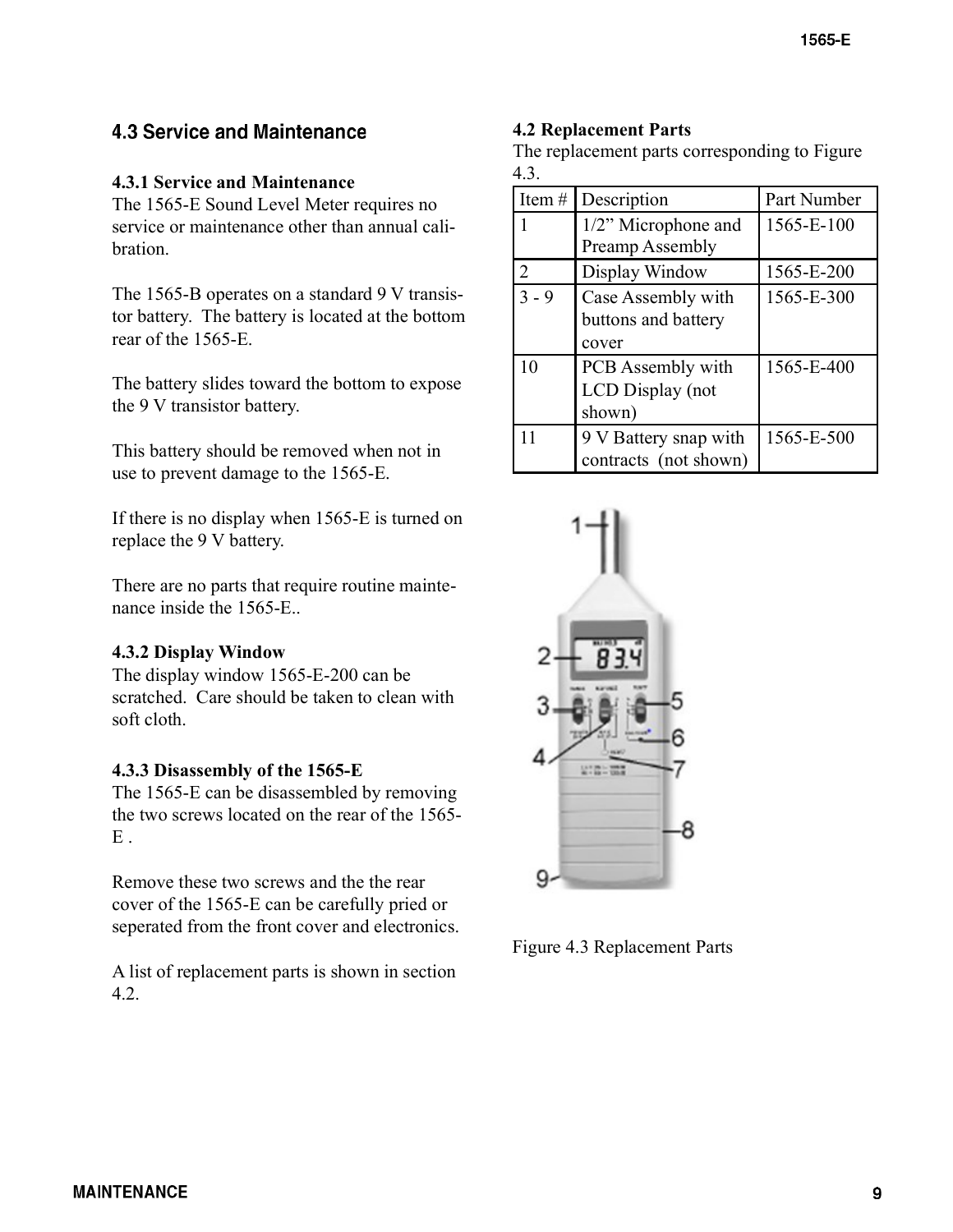#### 4**.3 Troubleshooting**

1.) Setting **RANGE** switch to **Hi** or **Lo** does not turn on the SLM. - Replace battery

2.) Meter Tracking is not within  $\pm 1.5$  dB -1565-E requires factory service

3.) 1565-E does not display 94 dB when set<br>to internal calibration function of when using<br>external calibrator. - Adjust calibration poten-<br>tiometer on front panel This is a normal part of<br>operation of the 1565-E

#### **4.4 Block Diagram**

A block diagram showing the basic multimeter design is shown below.



Block Diagram